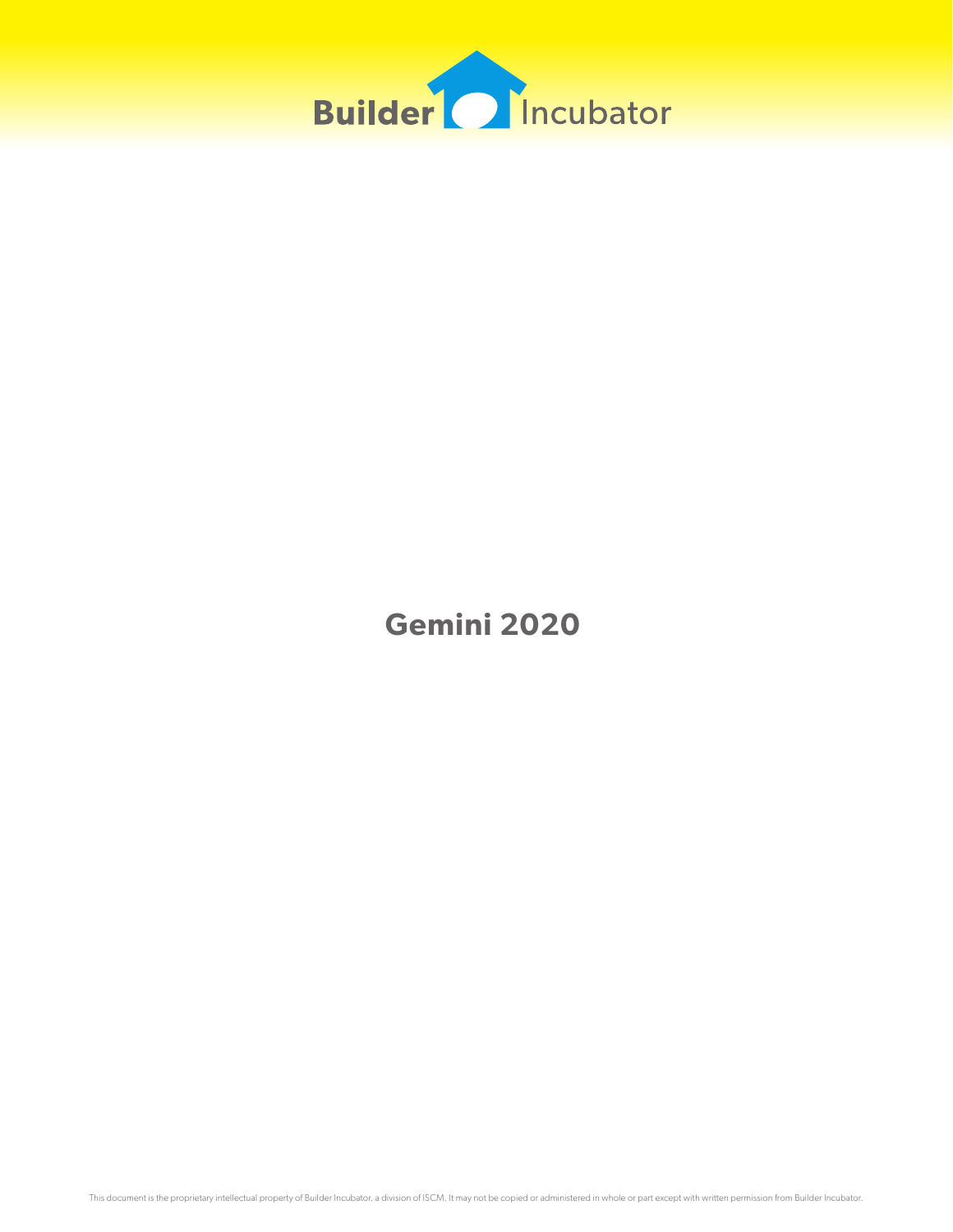

# Sep-2020 Release: Gemini 2020c Version: 2020.01.2007.271

# **Vendor Maintenance – Related to Web Portal**

Software Report: GEM-numerous

Numerous internal code changes made to improve integration to the WebPortal

## **Vendor Insurance Audit Report – Added ability to select multiple CATEGORIES** Software Report: GEM-114

We added a + button to allow a user to run the Insurance Audit report while selecting multiple categories. Previously the report could only be filtered one category at a time.

| Print Insurance Audit Report<br>۳ |                            | $\mathbf x$<br>▣<br>$\Box$ |
|-----------------------------------|----------------------------|----------------------------|
| Posting Date from:                | m                          |                            |
| Posting Date to:                  | m                          |                            |
| Vendor Category:                  |                            |                            |
| Vendor Filter:                    |                            |                            |
| <b>Export Name:</b>               |                            | 1.11                       |
|                                   | Preview<br>Print<br>Cancel |                            |

| Print Insurance Audit Report<br>е |                            | Ξ<br>ᆷ    |
|-----------------------------------|----------------------------|-----------|
|                                   |                            |           |
| <b>Posting Date from:</b>         | 凿                          |           |
| Posting Date to:                  | ₩                          |           |
| Vendor Category:                  | <b>ISM</b>                 | $\ddot{}$ |
| Vendor Filter:                    |                            |           |
| <b>Export Name:</b>               |                            | $\cdots$  |
|                                   | Preview<br>Print<br>Cancel |           |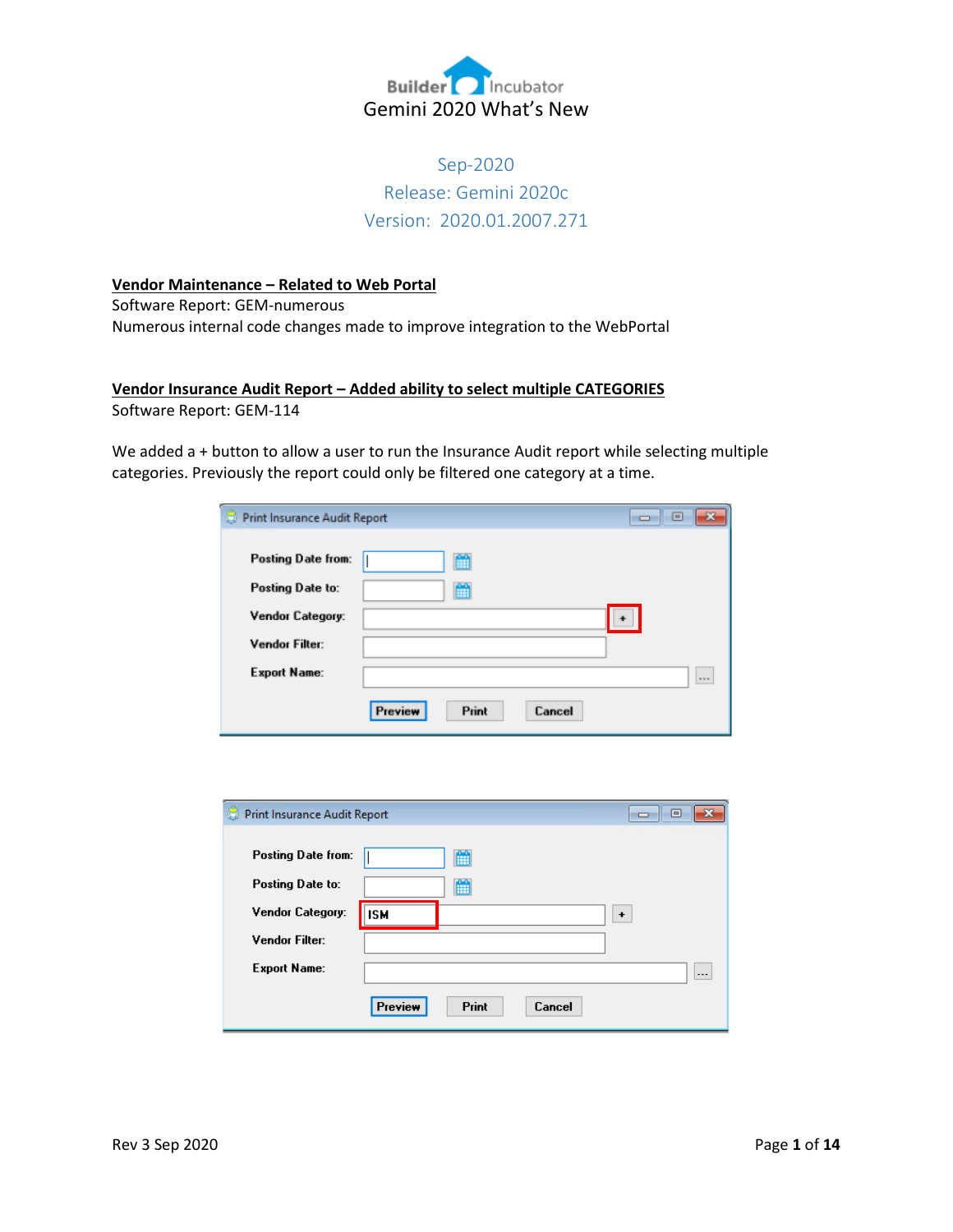

#### **Job Detail Report – Expanded ability to select COST CODES**

Software Report: GEM-112

The Job Detail report can now filter by Cost Code. The user is provided a MARK – Select method to enable the ability to select many cost codes. Note that these can be selected from multiple Cost Code Lists.

| Print Job Detail Report                                                                                                                                                                                                                                   | $-x$<br>回<br>--                                                                                                                                                                                                                                                                                                                 |
|-----------------------------------------------------------------------------------------------------------------------------------------------------------------------------------------------------------------------------------------------------------|---------------------------------------------------------------------------------------------------------------------------------------------------------------------------------------------------------------------------------------------------------------------------------------------------------------------------------|
| Lower Job Limit:<br>挂<br>Ω<br>Upper Job Limit:<br>Q<br><b>Beginning Post Date:</b><br>m<br><b>Ending Post Date:</b><br>僧<br>Vendor #:<br>₫<br><b>AR Cost Plus Cycle:</b><br>N/A<br>$\checkmark$                                                           | <b>Include Source</b><br>GL<br>PR<br>◡<br>M<br>AP<br>AR<br><b>Job Status to Include</b><br><b>Closed</b><br>Inactive<br>Open<br>М<br>Pay Code:<br><b>Exclude Code</b><br><b>Ref Code:</b><br><b>Exclude Code</b><br><br><b>AR Class:</b><br><b>Exclude Class</b><br>$\ddotsc$<br>GL Group:<br><b>Exclude Group</b><br>$\ddotsc$ |
| <b>Categories:</b><br>Cost Codes:                                                                                                                                                                                                                         | $\ddot{\phantom{1}}$                                                                                                                                                                                                                                                                                                            |
| <b>Print Cost Code Notes</b><br><b>Show AP Payment Details</b><br><b>Print Job Comments</b><br><b>Print AP Dist. Notes</b><br><b>Consolidate PR Entries</b><br><b>Print Overruns Only</b><br><b>Print GL Dist. Notes</b><br><b>Show CCode if Budgeted</b> | <b>Show AR Payment Details</b><br><b>Print AR Dist. Notes</b><br><b>Print AIA Summary</b><br><b>Show Only Posting After Close</b>                                                                                                                                                                                               |
| <b>Export Profile:</b><br>Ω<br>Preview<br>Print                                                                                                                                                                                                           | <b>Additional Liser Filters</b><br>Cancel                                                                                                                                                                                                                                                                                       |

|                             | Select Cost Codes                                                                                                                        | $-23$<br>$\Box$<br>-- |
|-----------------------------|------------------------------------------------------------------------------------------------------------------------------------------|-----------------------|
|                             | A - House List<br>$\vee$<br>by Number by Description                                                                                     | <b>Show Deleted</b>   |
| Print Job De                | Cast Code<br><b>Description</b><br>x.<br>215<br>Knockdown Foundation Fill<br>$\overline{\mathbf{x}}$<br>220<br><b>Plumbing Rough</b>     |                       |
| Lower Job L<br>Upper Job L  | 225<br><b>Soil Density Test</b><br><b>Termite Treatment</b><br>230<br>×<br>$\overline{\mathbf{x}}$<br>235<br><b>Deliver Slab Package</b> |                       |
| <b>Beginning P</b>          | 238<br>×<br><b>Helical Piers</b><br><b>Deliver Slab Concrete</b><br>240<br>x                                                             |                       |
| <b>Ending Post</b>          | 1243<br><b>Footing Inspection</b><br><b>Cost Code:</b>                                                                                   |                       |
| Vendor #:                   |                                                                                                                                          |                       |
| <b>AR Cost Plu</b>          | <b>UnMark</b><br><b>Clear All</b><br><b>Mark</b>                                                                                         | Done                  |
| <b>Categories:</b>          | $\ddot{\phantom{1}}$                                                                                                                     |                       |
| <b>Cost Codes:</b>          | 拒                                                                                                                                        |                       |
|                             | <b>Print Cost Code Notes</b><br><b>Show AP Payment Details</b><br><b>Show AR Payment Details</b>                                         |                       |
| <b>Print Job Comments</b>   | <b>Print AP Dist Notes</b><br><b>Print AR Dist Notes</b>                                                                                 |                       |
| <b>Print Overruns Only</b>  | <b>Consolidate PR Entries</b><br><b>Print AIA Summary</b>                                                                                |                       |
| <b>Print GL Dist. Notes</b> | <b>Show CCode if Budgeted</b><br>Show Only Posting After Close                                                                           |                       |
| <b>Export Profile:</b>      | Ω<br><b>Additional User Filters</b>                                                                                                      |                       |
|                             | Print<br>Cancel<br>Preview                                                                                                               |                       |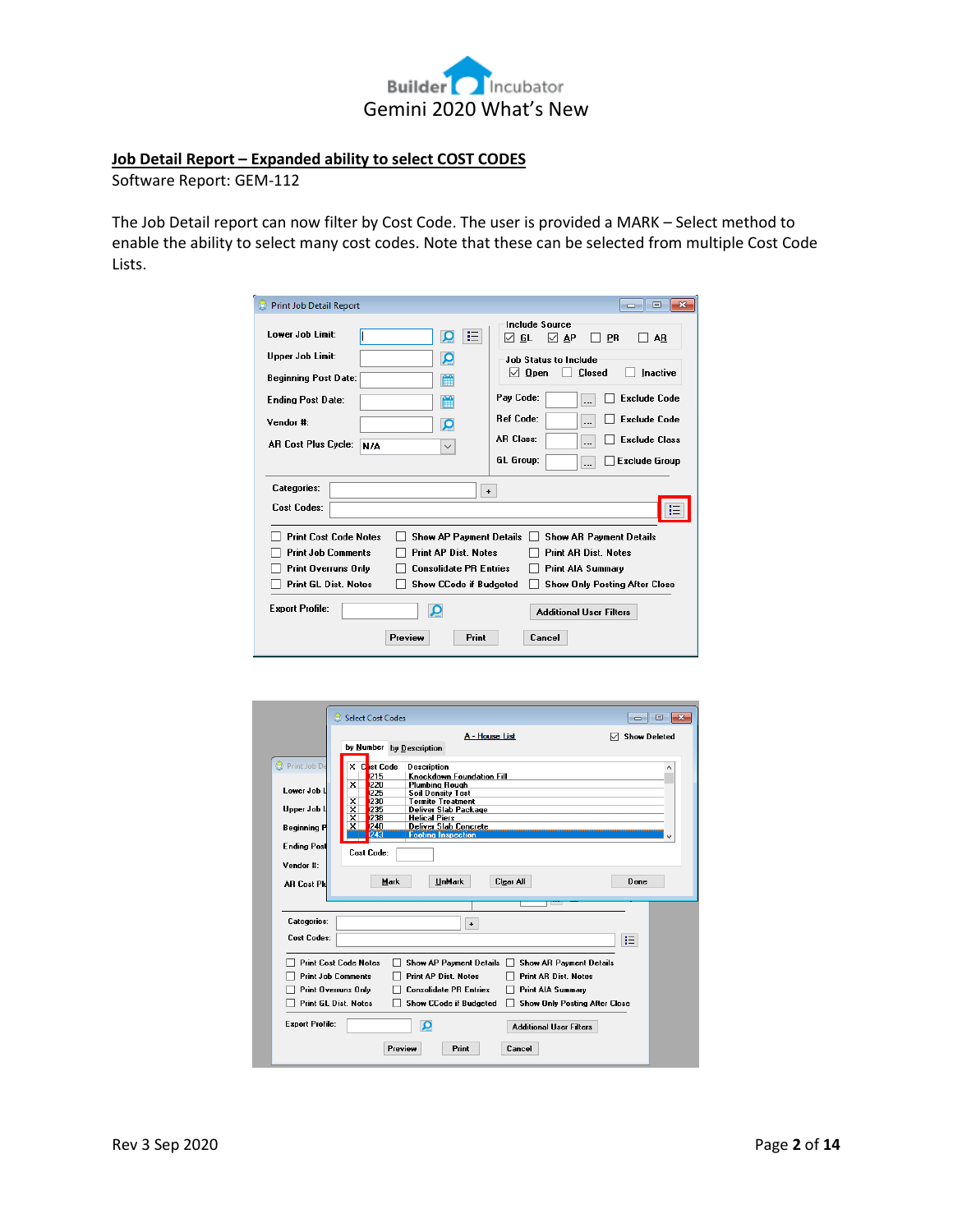

# Mar-2020 Release: Gemini 2020a Version: 2020.01.2003.201

#### **Vendor Maintenance – Include in Web Portal**

Software Report: GEM-19

Added a column to indicate IF a vendor is included in the WebPortal. "Y" or Yes indicates the vendor's ADMIN-USER and any other Vendor-Users that were set up by the Vendor-Admin will have access to the WebPortal.

A "Y\*" indicate the Vendor-Admin user was previously setup, however their access has been restricted. If restricted the Vendor Admin and any other Vendor-Users set up by the Vendor-Admin will NOT have access to the Web Portal.

| Vendor List   |            |    | ▣<br>$\Box$                                                                       | $-23$ |
|---------------|------------|----|-----------------------------------------------------------------------------------|-------|
|               |            |    | <b>Show Deleted</b>                                                               |       |
| Yendor #      | Name D/B/A |    | <b>Show Lenders Only</b>                                                          |       |
| Vendor #      | S.         |    | Web Name<br>۸                                                                     |       |
| <b>123FRA</b> | А          | Υ× | 123 Framing                                                                       |       |
| 123NEW        | A          | Y  | New Vendor                                                                        |       |
| 123P01        | A          | Y  | 123 Paint                                                                         |       |
| 123SOL        | A          | Y  | <b>123 Solar Solutions</b>                                                        |       |
| <b>AASMH</b>  | A          | Y  | <b>Aarons Smith Works</b>                                                         |       |
| ABCP01        | A          | Y  | <b>ABC Painting</b>                                                               |       |
| ABLE01        | A          | Y  | Able Architect Group                                                              |       |
| APPL01        | A          | Y  | <b>Apple Appliances</b>                                                           |       |
| AVER01        | A          | Y  | Averett Water & Sewer                                                             |       |
| <b>BOFA01</b> | A          | Y  | B of A Financing and Mortgage Inc.                                                |       |
| <b>BRICK1</b> | A          | Y  | <b>Bob's Brick BarnABCD</b>                                                       |       |
|               |            |    |                                                                                   |       |
| Vendor #:     |            |    |                                                                                   |       |
|               |            |    | View                                                                              |       |
| Insert        | Change     |    | <b>Contacts</b><br>Open Items<br><b>Close</b><br><b>Delete</b><br><b>Payments</b> |       |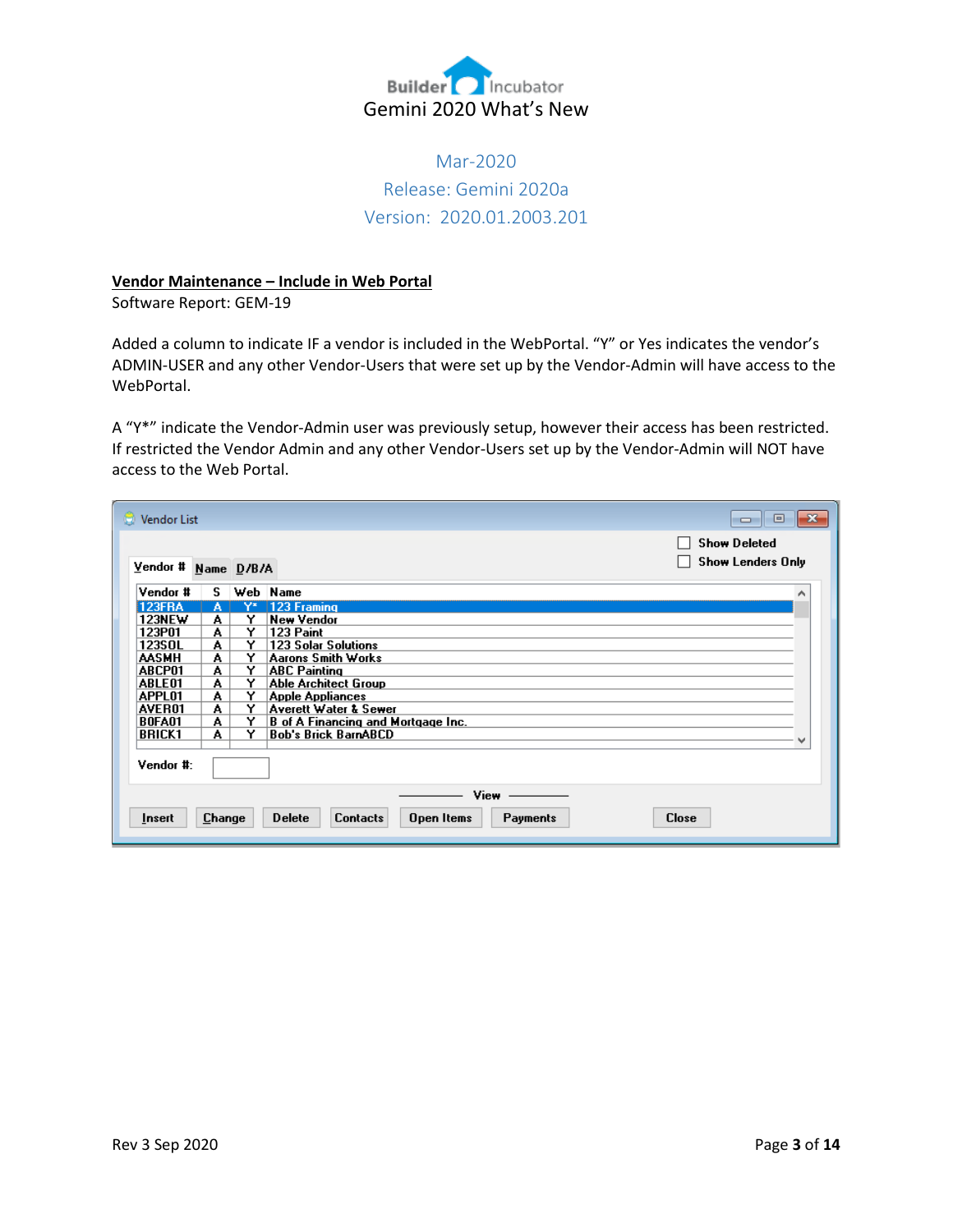

#### **Vendor Maintenance – Include in Web Portal-Restrict from Portal**

Software Report: GEM-19a

Added controls to allow access to the WebPortal. The setting indicated below would NOT allow access for the vendor Greg's Gas Works. Additionally, the AP Vendor Maintenance screen would show a "Blank" in the Web column (see 2<sup>nd</sup> screenshot below).

| Vendor will be Changed (Greg's Gas Works)                  |        |                  |                 |                                                                                       |                      | $\Box$ | $\mathbf{x}$<br>回 |
|------------------------------------------------------------|--------|------------------|-----------------|---------------------------------------------------------------------------------------|----------------------|--------|-------------------|
|                                                            |        |                  |                 | General Additional Contacts Checks Defaults Misc User Defined Memo Web Access Actions |                      |        |                   |
|                                                            |        |                  |                 | This information is used for the vendor to access the Gemini Web Server               |                      |        |                   |
| Web User Name:<br>Web Password:<br><b>Last Connection:</b> |        | (Case sensitive) |                 |                                                                                       |                      |        |                   |
|                                                            |        |                  |                 | This information is used for the vendor access to the Web Portal:                     |                      |        |                   |
| Include In Portal                                          |        |                  |                 |                                                                                       |                      |        |                   |
| 0K                                                         | Cancel |                  | View Open Items |                                                                                       | <b>View Payments</b> |        |                   |

| Vendor List            |        |          | $\Box$<br>$\Box$                                                                   | -23 |
|------------------------|--------|----------|------------------------------------------------------------------------------------|-----|
| $Y$ endor # Name D/B/A |        |          | <b>Show Deleted</b><br><b>Show Lenders Only</b>                                    |     |
| Vendor #               | s      | Web Name |                                                                                    |     |
| FLOR03                 | А      | Y        | Florida County Building Permits                                                    |     |
| <b>FLOR05</b>          | A      | Y        | Florida County Building Dept.                                                      |     |
| GEOR01                 | A      | Y        | Georgia County Permits                                                             |     |
| GEOR03                 | A      | Y        | Georgia County Building Department                                                 |     |
| GLOB01                 | A      | Y        | <b>Global Environmental Services</b>                                               |     |
| GRAN01                 | A      | Y        | Granite Guys                                                                       |     |
| GRAV01                 | A      | Y        | Graves Underground                                                                 |     |
| GREA01                 | А      | Y        | Great Garage Doors Co.                                                             |     |
| <b>GRGGAS</b>          | Δ      |          | <b>Greg's Gas Works</b>                                                            | w   |
| Vendor #:              |        |          |                                                                                    |     |
| Insert                 | Change |          | View<br>Open Items<br><b>Close</b><br><b>Delete</b><br><b>Contacts</b><br>Payments |     |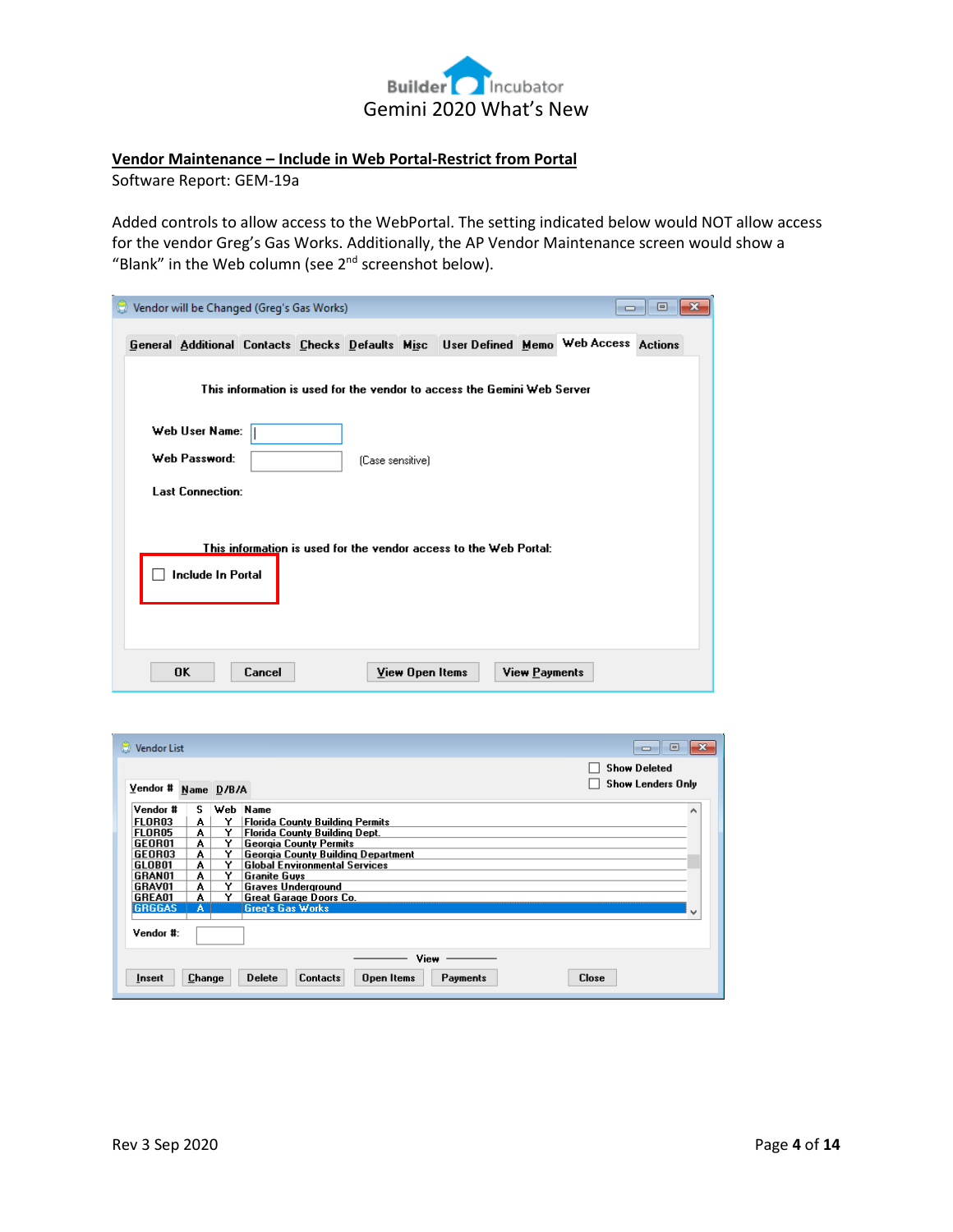

## **Vendor Maintenance – Include in Web Portal-Restrict from Portal (Continued)** Software Report: GEM-19a

The setting indicated below WOULD allow access for the vendor 123 Paint.

|              | Vendor will be Changed (123 Paint) |          |            |                  |                 |                                                                                       |                      | $\Box$                   | $\mathbf{x}$<br>同 |
|--------------|------------------------------------|----------|------------|------------------|-----------------|---------------------------------------------------------------------------------------|----------------------|--------------------------|-------------------|
|              |                                    |          |            |                  |                 | General Additional Contacts Checks Defaults Misc User Defined Memo Web Access Actions |                      |                          |                   |
|              |                                    |          |            |                  |                 | This information is used for the vendor to access the Gemini Web Server               |                      |                          |                   |
|              | Web User Name:                     | 123paint |            |                  |                 |                                                                                       |                      |                          |                   |
|              | Web Password:                      | 123paint |            | (Case sensitive) |                 |                                                                                       |                      |                          |                   |
|              | Last Connection: 02/28/20          |          |            | 10-40AM          |                 |                                                                                       |                      |                          |                   |
|              |                                    |          |            |                  |                 |                                                                                       |                      |                          |                   |
|              |                                    |          |            |                  |                 | This information is used for the vendor access to the Web Portal:                     |                      |                          |                   |
| $\checkmark$ | Include In Portal                  |          | User Name: |                  |                 | Jim@123P01.com                                                                        |                      |                          |                   |
|              | <b>Restrict From Portal</b>        |          | Password:  |                  | Ix\$5VT@N       |                                                                                       |                      | <b>Generate Password</b> |                   |
|              |                                    |          |            |                  |                 |                                                                                       |                      |                          |                   |
|              | <b>OK</b>                          | Cancel   |            |                  | View Open Items |                                                                                       | <b>View Payments</b> |                          |                   |

The setting indicated below WOULD RESTRICT vendor 123 Framing – however it would NOT remove any user credentials previously setup. This is a method to temporarily restrict a Vendor-Admin User and all other Vendor-Users without deleting the User Name and Password that were previously setup.

|   | Vendor will be Changed (123 Framing) |            |                  |           |                                                                                       | $\Box$                   | 回 |
|---|--------------------------------------|------------|------------------|-----------|---------------------------------------------------------------------------------------|--------------------------|---|
|   |                                      |            |                  |           | General Additional Contacts Checks Defaults Misc User Defined Memo Web Access Actions |                          |   |
|   |                                      |            |                  |           | This information is used for the vendor to access the Gemini Web Server               |                          |   |
|   | Web User Name:                       |            |                  |           |                                                                                       |                          |   |
|   | Web Password:                        |            | (Case sensitive) |           |                                                                                       |                          |   |
|   | <b>Last Connection:</b>              |            |                  |           |                                                                                       |                          |   |
|   |                                      |            |                  |           | This information is used for the vendor access to the Web Portal:                     |                          |   |
| ◡ | Include In Portal                    | User Name: |                  |           | John@123frame.com                                                                     |                          |   |
| ∨ | <b>Restrict From Portal</b>          | Password:  |                  | 3PCE!sN\$ |                                                                                       | <b>Generate Password</b> |   |
|   |                                      |            |                  |           |                                                                                       |                          |   |
|   |                                      |            |                  |           |                                                                                       |                          |   |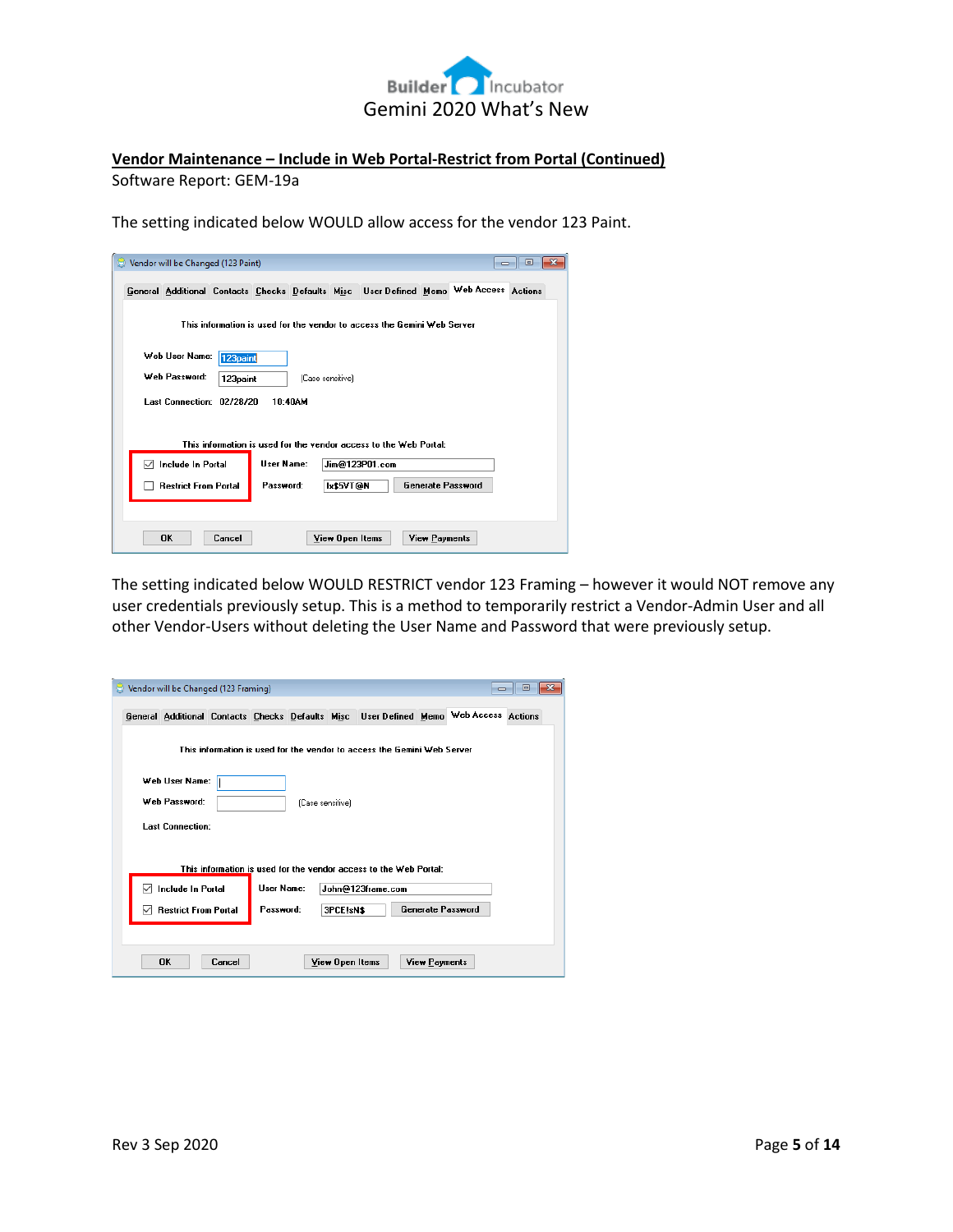

#### **Vendor Maintenance – Vendor User Name and Password**

Software Report: GEM-99-b

Added fields for the Vendor-Admin User Name and Password. The User Name is the Admin vendors email. The Password is auto generated. Clicking on the Generate Password will also automatically sync with the WebPortal and update the password immediately after selecting OK.

User Name – Must be the Email for the Vendor Admin. The Vendor-Admin is the user at the vendors office that will have authority to setup other Vendor-Users and grant those Vendor-Users access to certain reporting within the WebPortal.

Password – Must follow complexity requirements (the password is created automatically and cannot be changed manually).

Note: Any other Vendor-Users setup by the Vendor-Admin also have a controlled password complexity requirement.

| Vendor will be Changed (123 Framing)                                                  |                  |                                                                         |                          | ▣<br>x<br>$\Box$ |
|---------------------------------------------------------------------------------------|------------------|-------------------------------------------------------------------------|--------------------------|------------------|
| General Additional Contacts Checks Defaults Misc User Defined Memo Web Access Actions |                  |                                                                         |                          |                  |
|                                                                                       |                  | This information is used for the vendor to access the Gemini Web Server |                          |                  |
| Web User Name:<br>Web Password:<br><b>Last Connection:</b>                            | (Case sensitive) |                                                                         |                          |                  |
|                                                                                       |                  | This information is used for the vendor access to the Web Portal:       |                          |                  |
| <b>Include In Portal</b>                                                              | User Name:       | John@123frame.com                                                       |                          |                  |
| <b>Restrict From Portal</b>                                                           | Password:        | 3PCE!sN\$                                                               | <b>Generate Password</b> |                  |
|                                                                                       |                  |                                                                         |                          |                  |
| 0K<br>Cancel                                                                          |                  | View Open Items                                                         | <b>View Payments</b>     |                  |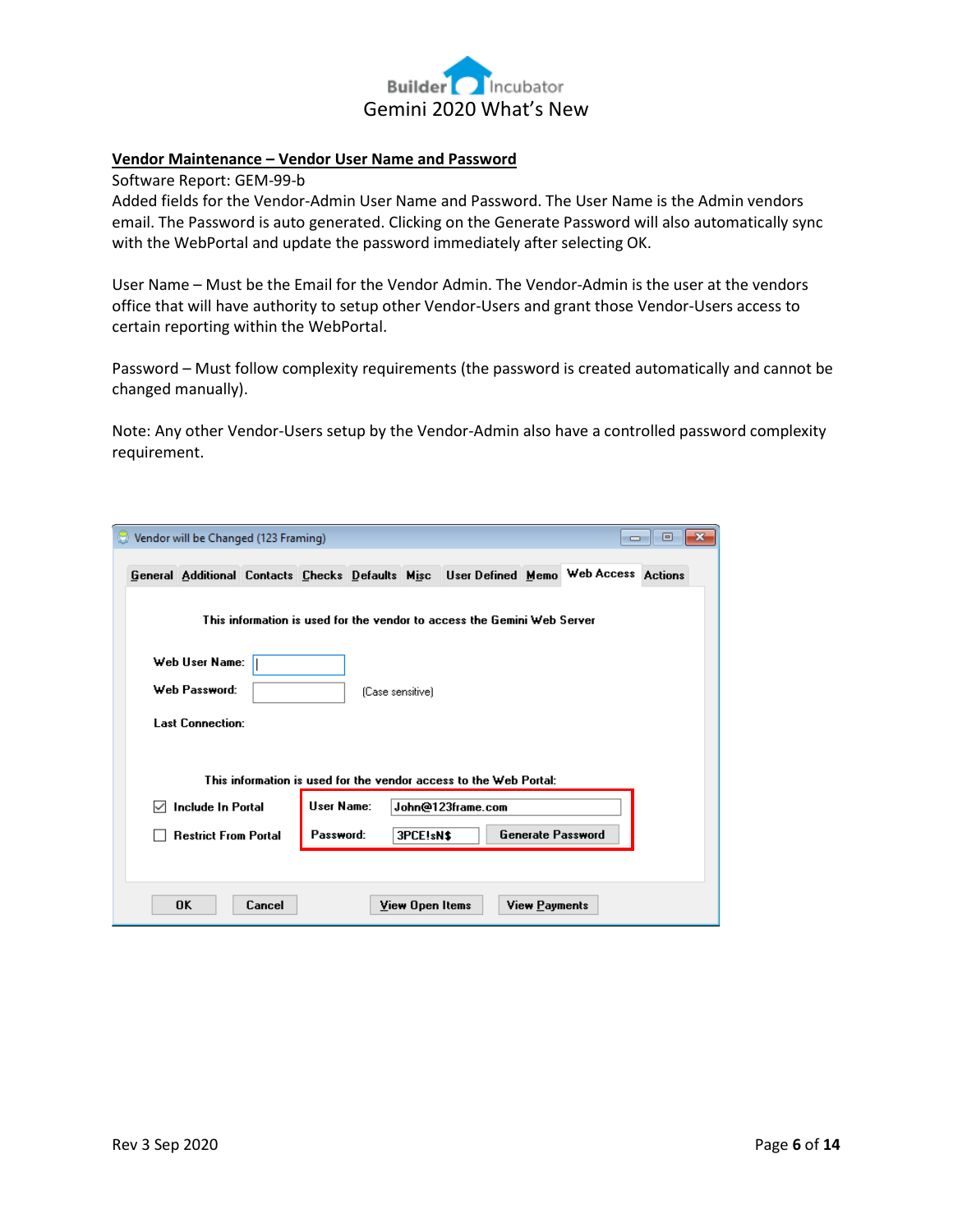

#### **Initial Sync Vendors to Web Portal**

Software Report: GEM-99-c

Any new vendors that are added and/or any changes to existing vendors will automatically and immediately be updated to the WebPortal once the user selects OK.

|                  | Vendor will be Changed (New Vendor) |                   |           |                 |         |               | --                                                                                    | $\mathbf{x}$<br>$\qquad \qquad \Box$ |
|------------------|-------------------------------------|-------------------|-----------|-----------------|---------|---------------|---------------------------------------------------------------------------------------|--------------------------------------|
|                  |                                     |                   |           |                 |         |               | General Additional Contacts Checks Defaults Misc User Defined Memo Web Access Actions |                                      |
|                  | Vendor Number:                      | 123NEW            |           |                 | Deleted | ◡             | <b>Send PSClient</b><br><b>Send Eclare</b>                                            |                                      |
|                  | Vendor Name:                        | <b>New Vendor</b> |           |                 |         |               |                                                                                       |                                      |
| <b>DBA Name:</b> |                                     |                   |           |                 |         |               | Use for 1099                                                                          |                                      |
|                  | Street Address:                     |                   |           |                 |         |               |                                                                                       |                                      |
|                  | 2nd Address Line:                   |                   |           |                 |         |               |                                                                                       |                                      |
| City:            |                                     |                   |           |                 |         |               |                                                                                       |                                      |
| State:           |                                     |                   | Zip Code: |                 |         |               |                                                                                       |                                      |
| Contact:         |                                     |                   |           |                 |         |               |                                                                                       |                                      |
|                  |                                     |                   |           |                 |         |               |                                                                                       |                                      |
|                  | 0K                                  | Cancel            |           | View Open Items |         | View Payments |                                                                                       |                                      |

# **File | Super – Web Portal Configuration**

#### Software Report: GEM-99-d

Created a new tab in File | Supervisor | Configuration to allow the setup for WebPortal configuration.

| Configuration<br>Θ      |               |                                                  |                            |                            | 回<br>$\overline{\mathbf{z}}$<br>$-$ |
|-------------------------|---------------|--------------------------------------------------|----------------------------|----------------------------|-------------------------------------|
|                         |               | Company Info Additional Auto Lookup Alignment GL |                            | AP Adt <sub>ur</sub><br>AР | $_{\rm PR}$                         |
| P <sub>0</sub>          | PO Additional | PO Group Codes AR                                | <b>AR Forms</b>            | Proposal                   | Web Access                          |
| <b>Portal Root URL:</b> |               | https://astor-homes.com                          |                            |                            | Test                                |
|                         | $\vee$        | <b>Send Users To Portal</b>                      |                            | <b>Upload Vendors</b>      |                                     |
|                         |               |                                                  |                            |                            |                                     |
|                         |               |                                                  |                            |                            |                                     |
|                         |               |                                                  |                            |                            |                                     |
|                         |               |                                                  |                            |                            |                                     |
|                         |               |                                                  |                            |                            |                                     |
|                         |               |                                                  |                            |                            |                                     |
|                         |               |                                                  |                            |                            |                                     |
|                         |               |                                                  |                            |                            |                                     |
|                         | 0K            | Cancel                                           | <b>GL Percent Complete</b> |                            |                                     |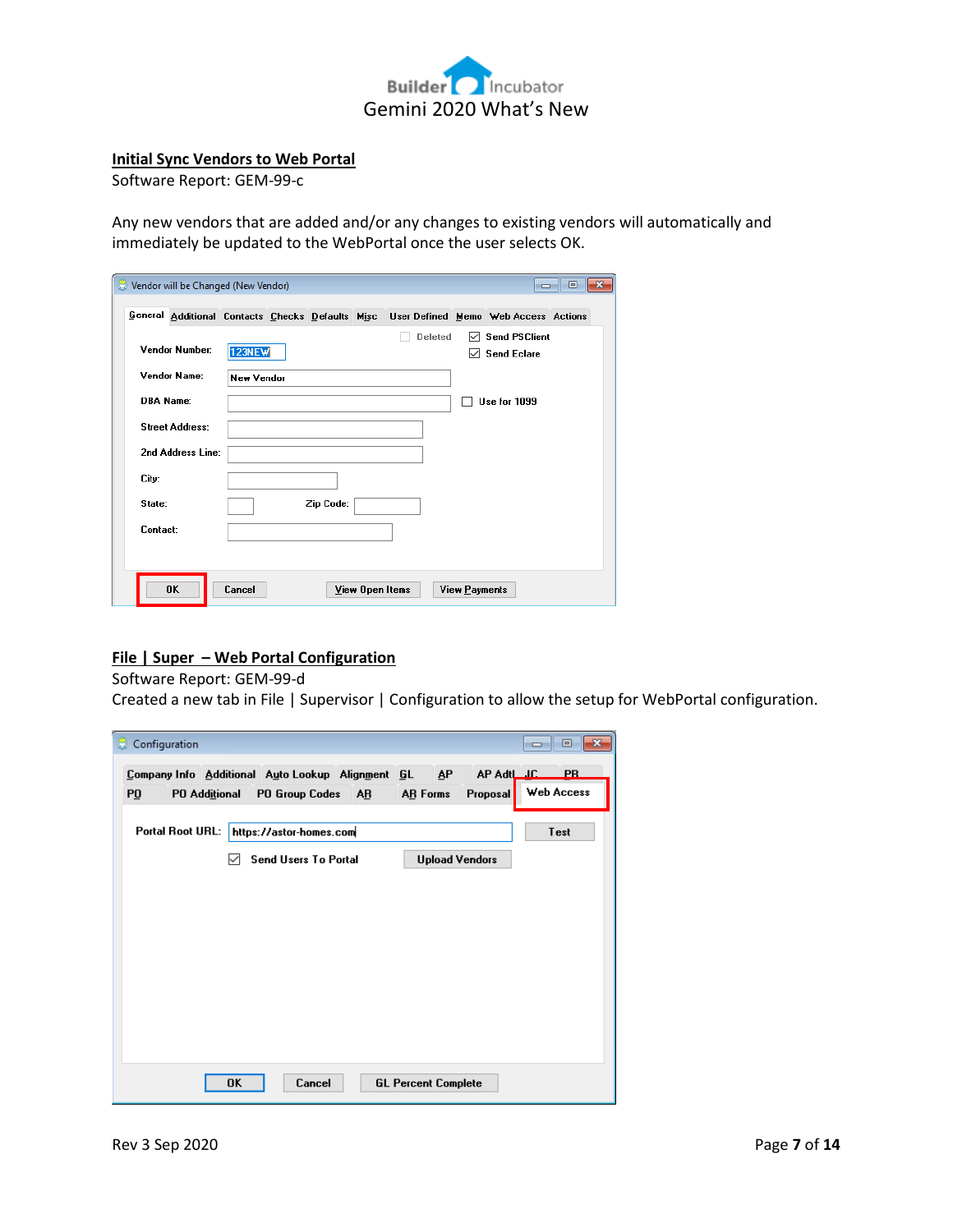

#### **Gemini-Web Portal Configuration removed if Company Copied**

Software Report: GEM-98

When a Gemini Company is duplicated to create another company – which can be done from time to time for a variety of reasons, we automatically removed the Web Portal configuration details in the resulting new company. This insures no more than 1 Master Gemini company is linked to a builder's Web Portal.

Note: It is possible to have a single PSClient company and multiple Eclare and/or Gemini companies work in conjunction with the Web Portal. However, that setup requires a MASTER Gemini company to be selected to control User and Vendor details.

#### **Added Tokens to Tx Editor for Web Portal notifications.**

Software Report: GEM-104

When adding existing or new vendors to the Web Portal Builder's can easily create a mass email and send to all vendors. With the new tokens – this email can also include the Vendor-Admins User Name and Password.

| Token                                              | Source                   | <b>Description</b>             |
|----------------------------------------------------|--------------------------|--------------------------------|
| VenAN                                              | Ven                      | <b>Vendor Number</b>           |
| VenName                                            | Ven                      | <b>Vendor Name</b>             |
| VenDBAName                                         | Ven                      | <b>Vendor DBA Name</b>         |
| VenContact                                         | Ven                      | <b>Vendor Contact</b>          |
| VenStreet                                          | Ven                      | <b>Vendor Street</b>           |
| VenStreet2                                         | Ven                      | Vendor Street 2                |
| VenCity                                            | Ven                      | Vendor City                    |
| VenState                                           | Ven                      | Vendor State                   |
| VenZipCode                                         | Ven                      | <b>Vendor Zip Code</b>         |
| VenCSZ                                             | Ven                      | Vendor City.State Zi           |
| VenEMail                                           | Ven                      | Vendor EMail                   |
| VenPhone                                           | Ven                      | <b>Vendor Phone</b>            |
| VenFAX                                             | Ven                      | Vendor FAX                     |
| <b>VenWCExp</b>                                    | Ven                      | Vendor Worker Comp E           |
| VenInsurExp                                        | Ven                      | Vendor Insurance Exp           |
| VenLicense                                         | Ven                      | License Number                 |
| <b>VenLicenseExp</b>                               | Ven                      | Vendor License Expir           |
| VenUser1Entrv                                      | Ven                      | General Liability En           |
| VenUser1Date                                       | Ven                      | <b>General Liability Da</b>    |
| VenUser2Entru                                      | Ven                      | Workers' Comp Entry            |
| VenUser2Date                                       | Ven                      | Workers' Comp Date             |
| VenUser3Entrv                                      | Ven                      | <b>Automobile Coverage</b>     |
| VenUser3Date                                       | Ven                      | <b>Automobile Coverage</b>     |
| <b>VendorContacts</b>                              | Ven                      | <b>Vendor Contacts List</b>    |
| VendorWebName                                      | Ven                      | Vendor Web Name                |
| <b>Chuck WebPass</b>                               | $\overline{\phantom{a}}$ | <del>Vender Web Password</del> |
|                                                    | <b>Ven</b>               | <b>Vendor Portal Name</b>      |
| <b>VendorPortalName</b><br><b>VendorPortalPass</b> | Ven                      | <b>Vendor Portal Passwo</b>    |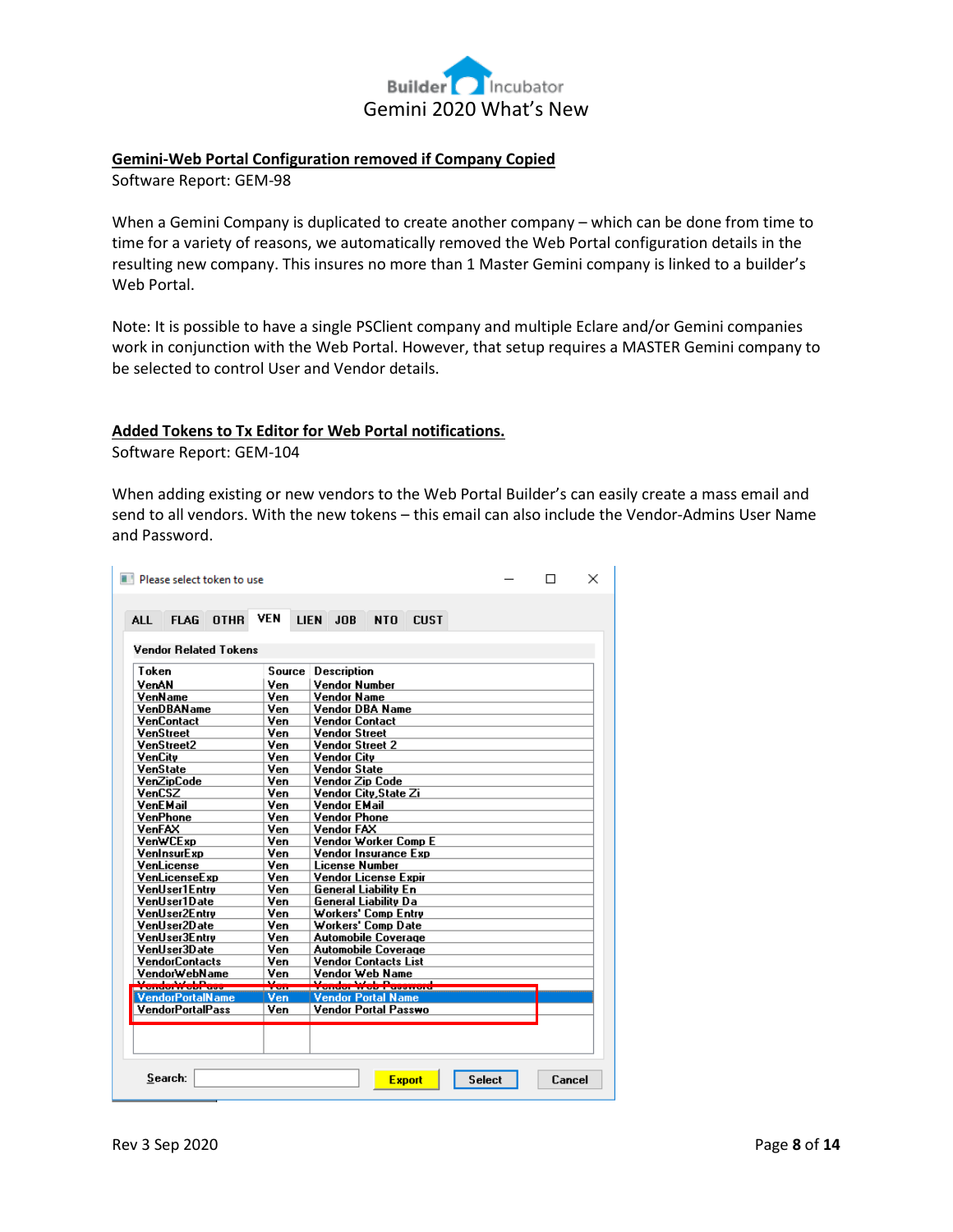

#### **User Maintenance**

L.

Software Report: GEM-80

Gemini User Maintenance will be utilized to manage Builder Employees in the WebPortal.

| User Name         |   | Active Restricted Password Unposted |   |  | ^ |
|-------------------|---|-------------------------------------|---|--|---|
| <b>Adam</b>       | N | Y                                   | Y |  |   |
| BobR              | N | Υ                                   | Y |  |   |
| Darrel            | N | N                                   | Y |  |   |
| Dave              | N | Y                                   | Y |  |   |
| John              | N | N                                   | Y |  |   |
| office            | N | Υ                                   | Y |  |   |
| Prosoft           | N | N                                   | Y |  |   |
| prosoft2          | N | N                                   | Y |  |   |
| Prosoft3          | N | N                                   | Y |  |   |
| Rob               | N | N                                   | Y |  |   |
| <b>Sales</b>      | N | N                                   | Y |  |   |
| <b>Supervisor</b> | Y | N                                   | Y |  |   |
| Suzan             | N | N                                   | Y |  |   |
| user              | N | N                                   | Y |  |   |
|                   |   |                                     |   |  |   |

Add these WebPortal users with the fields shown below. The user's email will become their log in name for the WebPortal. You can also RESTRICT USER ACCESS as required.

| User Will Be Changed     |                      |                                   | 回 |  |
|--------------------------|----------------------|-----------------------------------|---|--|
| General Security Inherit |                      |                                   |   |  |
| User Name:               |                      | <b>Adam</b>                       |   |  |
| Password:                |                      | ********                          |   |  |
| Initials:                |                      | AS                                |   |  |
| Name for Fax:            |                      |                                   |   |  |
| <b>E-Mail Address:</b>   |                      | adam@astor-homes.com              |   |  |
|                          | Superintendent: ADAM | (for PO Draft)<br>О               |   |  |
|                          |                      | <b>Allow Prior Period Entries</b> |   |  |
|                          |                      | <b>Restrict User Access</b>       |   |  |
|                          |                      | Allow User Time Card Entry        |   |  |
|                          |                      |                                   |   |  |
|                          |                      | Cancel<br><b>OK</b>               |   |  |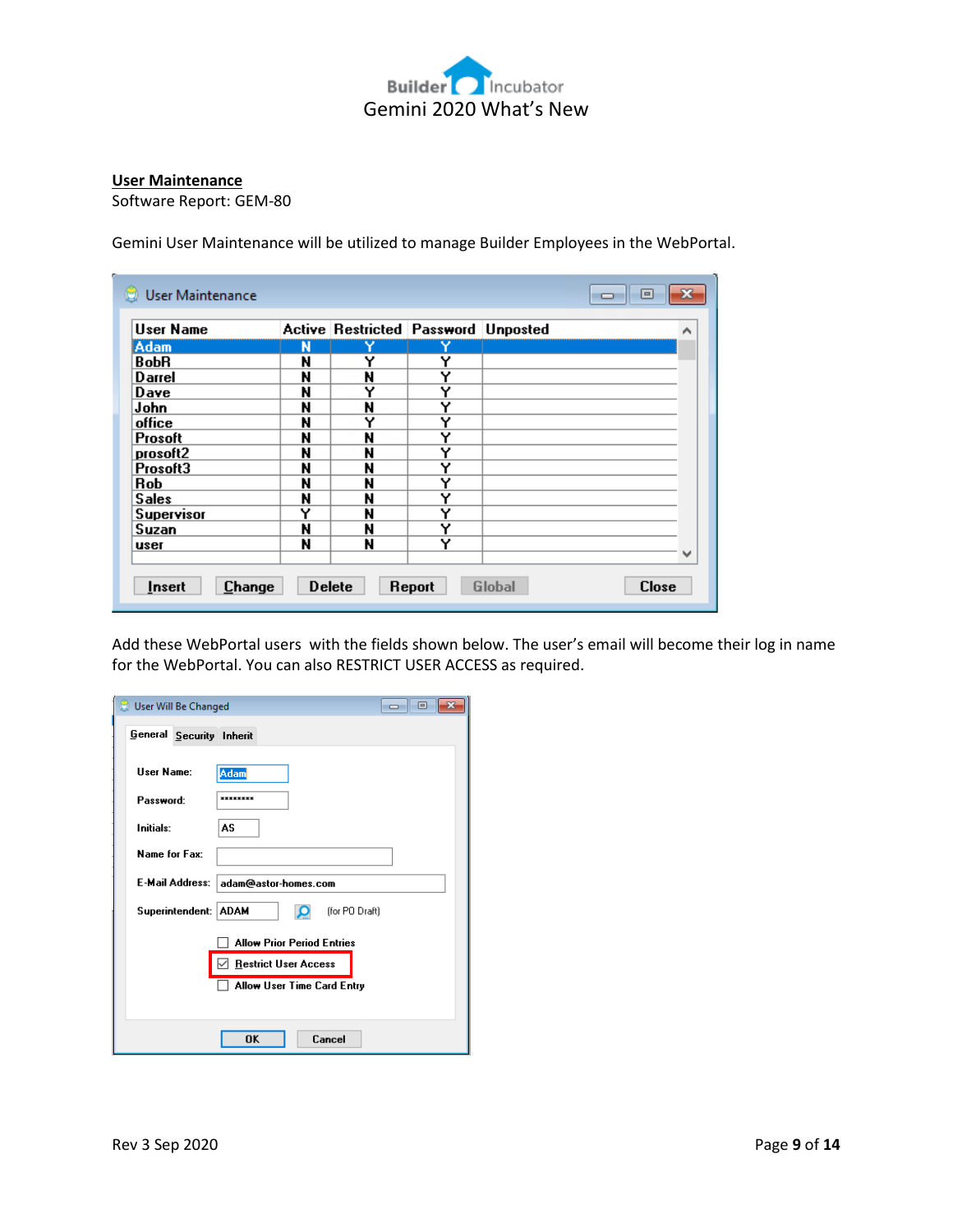

#### **AR Billing Report – expanded \$\$ field**

Software Report: GEM-80

Adjusted the field format to allow a value of \$ 999,999,999.99

#### **Bug Fix – Corrected Spelling**

Software Report: GEM-87

Corrected misspelling in Lien Waivers

| <b>Terminal Configuration</b>                                                        | $\vert$ = $\vert$ |
|--------------------------------------------------------------------------------------|-------------------|
| General FAX / E-Mail / Spreadsheet PO / AR Colors Columns Fonts                      |                   |
| On Program Exit:<br>Prompt for Backup - Default to Yes<br>$\checkmark$               |                   |
| <b>Default Reports to Preview</b>                                                    |                   |
| Numeric keypad "+" acts like Tab Key                                                 |                   |
| Prompt for Printer in AP Checkwriter                                                 |                   |
| Prompt for Printer in PR Checkwriter                                                 |                   |
| Use Doc Date for AP Waivers                                                          |                   |
| <b>Override Preview Scroll Method</b>                                                |                   |
| Note: These configurations apply to this computer only and applies to all companies. |                   |
| OK.<br><b>Manage Wallpapers</b><br>Cancel                                            |                   |

#### **Speed Enhancement**

Software Report: GEM-89 / BIWS ##

This enhancement relates to both Gemini and the Web Portal and the BI Web Services module. The code changes were designed to speed up the time required for a vendor to see all their Purchase Orders via the Web Portal. Loading time went from 3.5 seconds to 0.15 seconds.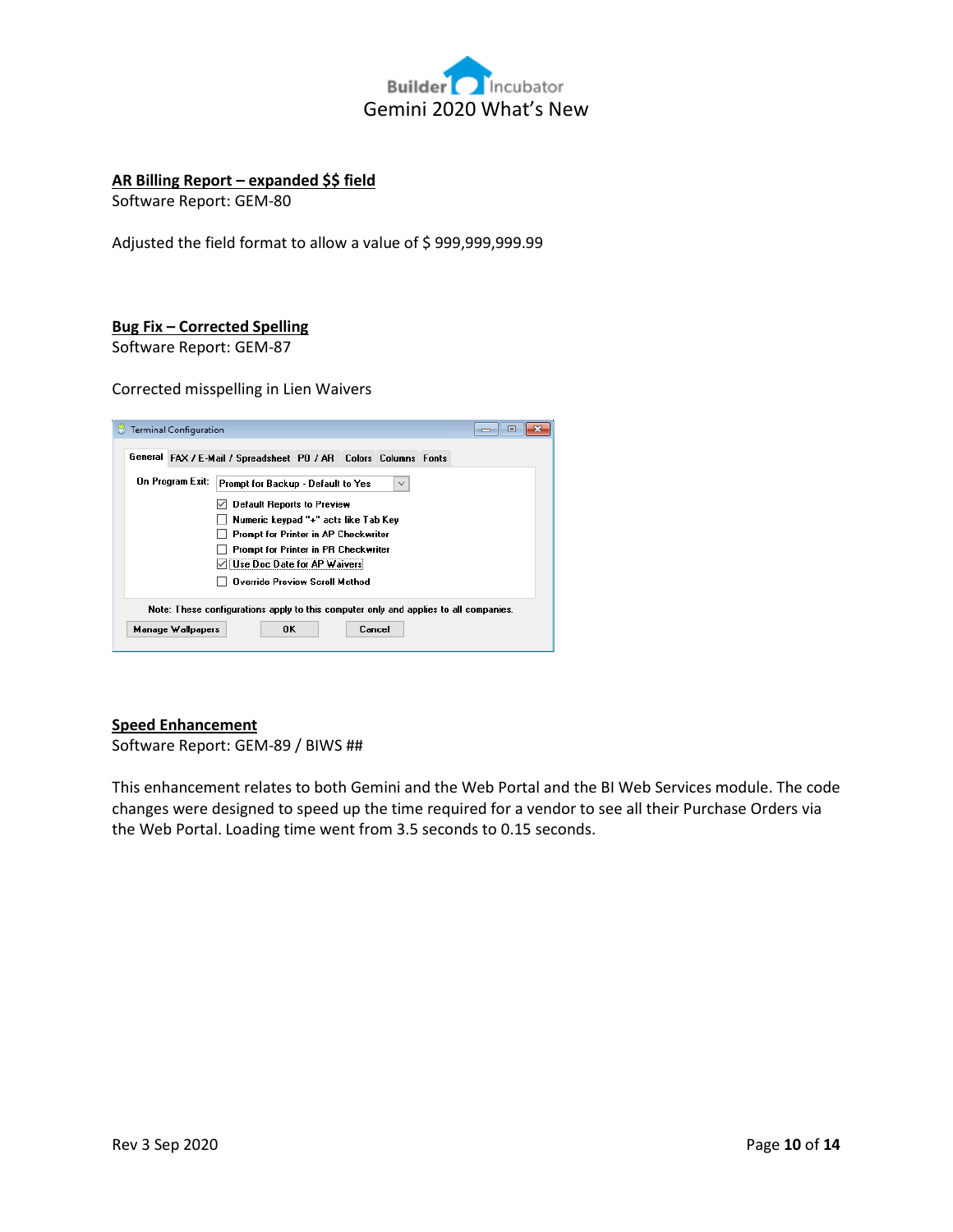

#### **Bug Fix - PO Insert leaves empty record**

Software Report: GEM-32

Determined the root cause of an orphan PO when a user has a PO Edit window open and is kicked out of the system (due to internet or network connection issues) or incorrectly exits this window. This bug fix will prevent the creation of an orphaned PO.

There are normally 6 ways a window can be closed – all methods will work properly:

- 1. Hit Esc.
- 2. Click on the red X button on the caption bar
- 3. Click the Cancel button
- 4. Click the OK button
- 5. Click the system menu (left top of the window) and select "Close"
- 6. Hit Ctrl-F4

#### **Bug Fix – User INI file overriding cloudserver ini**

Software Report: GEM-84

The individual User ini file was incorrectly overriding the cloudserver ini for the MAILPS Path. This was corrected.

#### **Printing Speed**

Software Report: GEM-78

This applies to all GEM-PSC-ECL. Made some code changes to improve printing speed in conjunction with TSPrint.

The Software Reports listed below were also part of an early release of version 2020. Some builder businesses may already have these features installed prior to this release.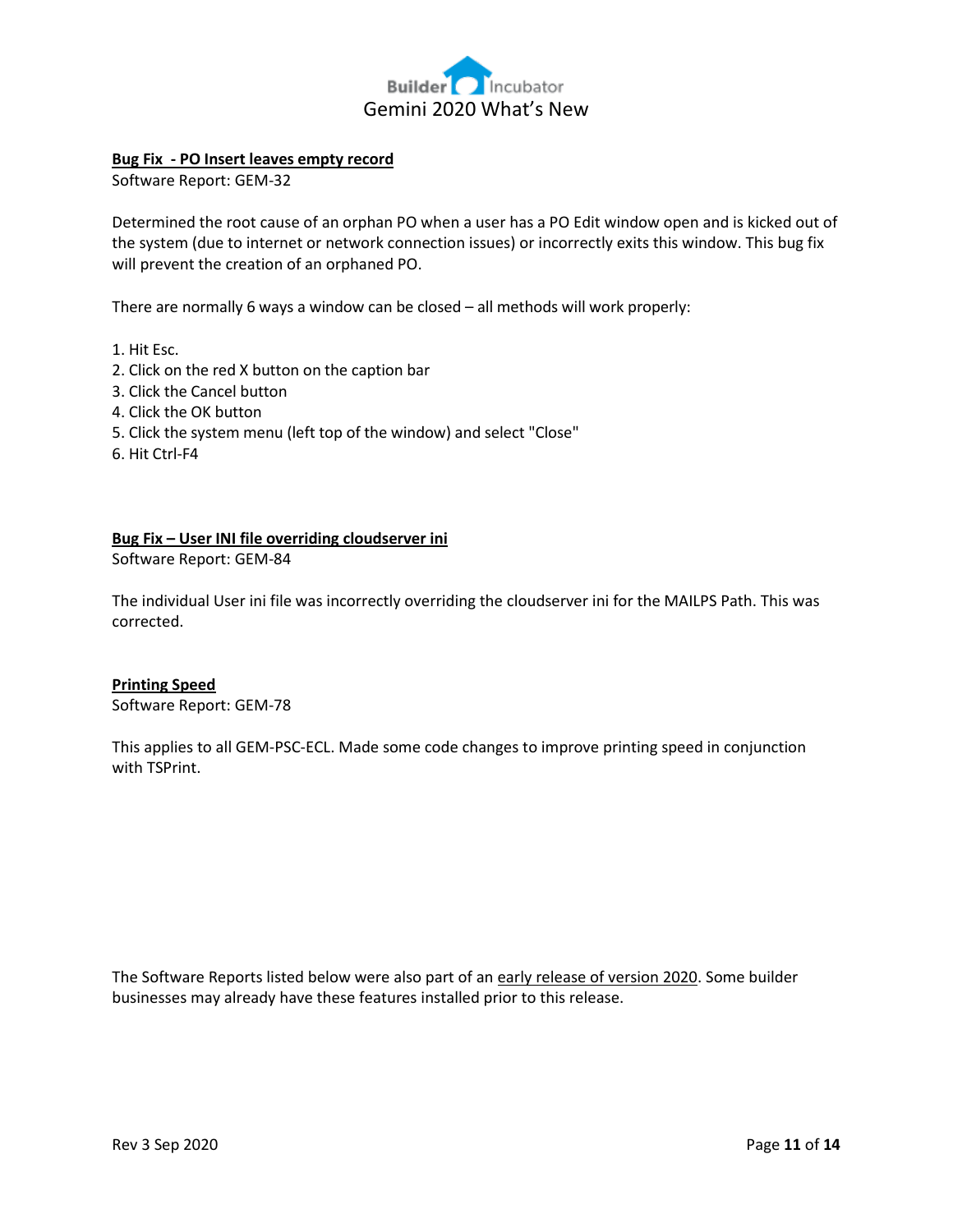

# **Add Project Manager to Gemini JC Header**

Software Report: GEM-76

A new field has been added to the Gemini job header to assign the Project Manager. This will allow PM's to view jobs assigned to them from the BI WebPortal.

|                        | Changing Job ASG100 - ASG100-Smith-Alaf |                           | $\mathbf{x}$<br>回<br>$\Box$                                                             |
|------------------------|-----------------------------------------|---------------------------|-----------------------------------------------------------------------------------------|
|                        |                                         |                           | General Additional Legal User Val Loan Q/E Val Comments PO Notes Bal Sheet Liens N.T.O. |
|                        |                                         | Include In Web            | Job Status                                                                              |
| <b>Job Number:</b>     | <b>ASG100</b>                           | Non-Job<br>Deleted        | ◉<br>Open (Post to WIP)<br>Direct (Open, Post to P&L)                                   |
| Description:           | ASG100-Smith-Alafia                     | <b>Address</b>            | Closed (Post to P&L)                                                                    |
| Address:               | 1547 Northgate                          |                           | <b>Exclude % Complete P&amp;L</b>                                                       |
| City/State/Zip:        | <b>Baltimore</b>                        | 21201<br><b>MD</b>        | Do Not Allow Posting                                                                    |
| Plan ID:               |                                         | Start Date:               | 僧<br>09/20/18                                                                           |
| Cost Item List:        | C                                       | <b>Est. Completion:</b>   | 僧<br>01/20/19                                                                           |
| <b>Close Out List:</b> | 1<br>$\ddots$                           | <b>Date Closed:</b>       | 爵<br>06/30/19                                                                           |
| Superintendent:        | Ö<br><b>ADAM</b>                        | Asset Account:            | 98ASG100                                                                                |
| <b>Project Code:</b>   | ASG<br>$\ddotsc$                        | <b>Liability Account:</b> | 99ASG100                                                                                |
| Architect #:           |                                         | Latitude Longitude:       |                                                                                         |
| Subdivision:           | <b>Astor Gardens</b>                    | Elevation:                |                                                                                         |
| Model:                 | Alafia - ASG                            | Project Manager:          | JS<br>Q                                                                                 |
|                        | OK                                      | Cancel                    |                                                                                         |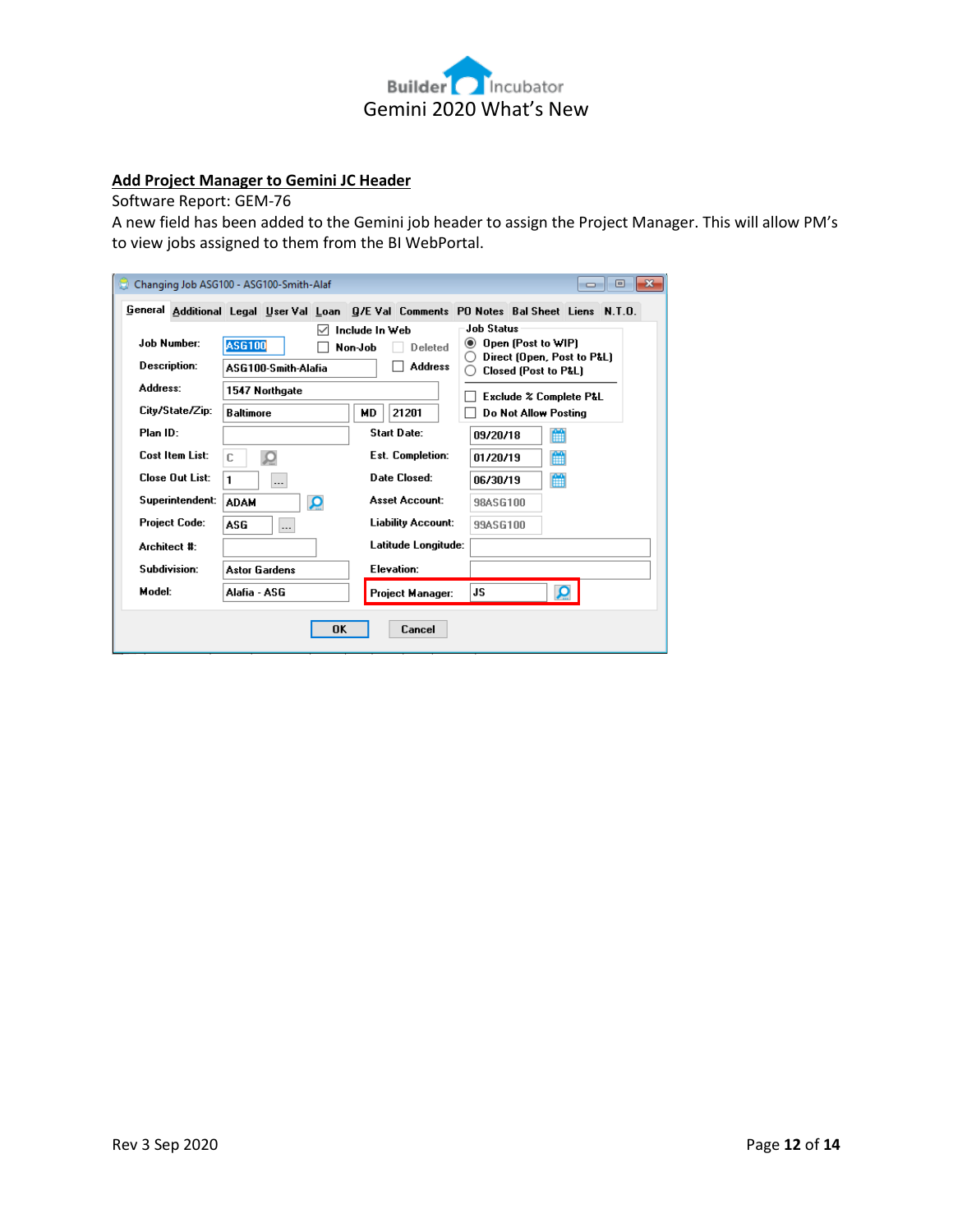

#### **Global Assignment of Project Manager to Gemini JC Header**

Software Report: GEM-76-a

Added the ability to assign or reassign a PM to jobs globally.

| <b>Global Update Jobs</b><br>e                                                                     |                         |      | Iж.<br>$\Box$<br>$\Box$ |
|----------------------------------------------------------------------------------------------------|-------------------------|------|-------------------------|
|                                                                                                    |                         |      |                         |
| On this window, check the fields that you want to update and enter the new values into the fields. | <b>User Definitions</b> |      |                         |
| <b>Close-out List:</b><br>$\frac{1}{2}$                                                            |                         |      |                         |
| Tax Rate:                                                                                          |                         |      |                         |
| <b>PR State:</b>                                                                                   |                         |      |                         |
| Project:<br>$\cdots$                                                                               |                         |      |                         |
| Lien:<br>$\cdots$                                                                                  |                         |      |                         |
| Superintendent:<br>Ω                                                                               |                         |      |                         |
| ۾<br>Project Manager:                                                                              |                         |      |                         |
| <b>Use Description As Address:</b><br><b>Use Description As Address</b>                            | П                       |      |                         |
| Include In Web<br>Include In Web:                                                                  |                         |      |                         |
| PO Notes:                                                                                          |                         |      |                         |
| $\wedge$                                                                                           |                         |      |                         |
|                                                                                                    | Close-T                 |      |                         |
|                                                                                                    |                         | Next | Cancel                  |
|                                                                                                    |                         |      |                         |

#### **Modify the PO Document Summary Report**

Software Report: GEM-74

The PO Document Summary report has been modified to allow printing the details based on RECEIPT DATE of the invoice. This is now designed as a supporting report for auto-pay check runs.

| Print PO Summary                                      | 回<br>$\Box$                                                                                                                                                                                                                                |
|-------------------------------------------------------|--------------------------------------------------------------------------------------------------------------------------------------------------------------------------------------------------------------------------------------------|
| <b>Beginning Rcv Date:</b><br><b>Ending Rcv Date:</b> | Date to Use<br>曲<br>◉ Received Date<br><b>Document Date</b><br>( )<br>僧                                                                                                                                                                    |
| <b>Job Number:</b>                                    | Ö                                                                                                                                                                                                                                          |
| Document #:                                           | $\cdots$                                                                                                                                                                                                                                   |
| Vendor ID:                                            | Ö                                                                                                                                                                                                                                          |
| <b>Reason Codes:</b>                                  | $\ddot{}$                                                                                                                                                                                                                                  |
| Include:                                              | Open Only<br>$\checkmark$                                                                                                                                                                                                                  |
| Include Document Type:                                | <b>Both Master and Addendums</b><br>$\checkmark$                                                                                                                                                                                           |
| Dollar Range - From:                                  | To:<br>0.00<br>0.00                                                                                                                                                                                                                        |
|                                                       | Sort By<br><b>Print Detail</b><br>Document #<br><b>Print Detail Notes</b><br><b>Print Receive</b><br>◉ Vendor<br><b>Hide Pricing</b><br>$\sqrt{ }$ Page by Vendor<br><b>Show Draft Documents Only</b><br>Preview<br><b>Print</b><br>Cancel |